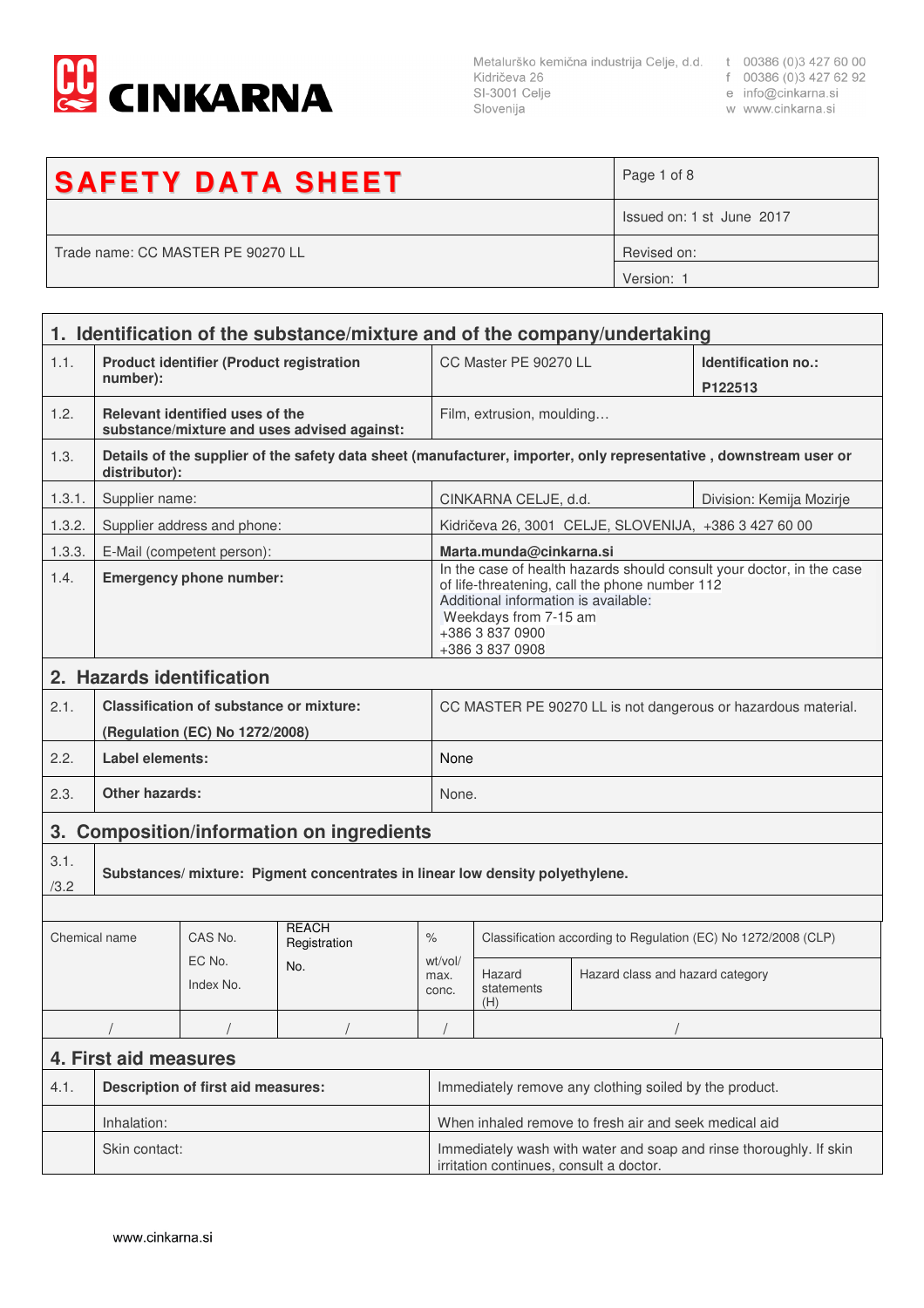Cinkarna Celje, SAFETY DATA SHEET **Page 2 of 8** Trade name: CC Master PE 90270 LL

|        | Eyes/mycosis contact:                                                                          | Rinse eyes under running water for several minutes. Keep the eyes<br>opened. If symptoms persist, seek medical advice.                                                                        |
|--------|------------------------------------------------------------------------------------------------|-----------------------------------------------------------------------------------------------------------------------------------------------------------------------------------------------|
|        | Ingestion:                                                                                     | Rinse out the mouth and then drink plenty of water. If symptoms<br>persist, call for medical advice.                                                                                          |
| 4.2    | Most important symptoms and effects, acute<br>and delayed:                                     | Not known.                                                                                                                                                                                    |
| 4.3.   | Indication of any immediate medical attention<br>and special treatment needed:                 | Toasted part of body cooling with cold water.                                                                                                                                                 |
|        | 5. Firefighting measures                                                                       |                                                                                                                                                                                               |
| 5.1.   | <b>Extinguishing media</b>                                                                     |                                                                                                                                                                                               |
|        | Appropriate media:                                                                             | $CO2$ , foam, water.                                                                                                                                                                          |
|        | Inappropriate media:                                                                           | Strong water jet                                                                                                                                                                              |
| 5.2.   | Specific hazards arising from the substance or<br>mixture:                                     | In case of fires, hazardous combustion gas is formed: CO and CO <sub>2</sub>                                                                                                                  |
| 5.3.   | <b>Advice for firefighters:</b>                                                                | Wear self-contained respiratory protective device. Wear fully                                                                                                                                 |
|        |                                                                                                | protective clothing.                                                                                                                                                                          |
|        | 6. Accidental release measures                                                                 |                                                                                                                                                                                               |
| 6.1.   | Personal precautions protective equipment and<br>emergency procedures                          | Usual precautions when handling the material.                                                                                                                                                 |
| 6.1.1. | For non-emergency persons:                                                                     | Prevent the transfer of material into surface water drainage system<br>and underground.                                                                                                       |
| 6.1.2. | For emergency responders:                                                                      | No requirements.                                                                                                                                                                              |
| 6.2.   | <b>Environmental precautions:</b>                                                              | Prevent the transfer of material into sewers and watercourses.                                                                                                                                |
| 6.3.   | Methods and material for containment and<br>cleaning:                                          |                                                                                                                                                                                               |
| 6.3.1. | Appropriate spillage retaining techniques (fencing,<br>covering drains, retaining procedures): | Collect spilled material in an appropriated container for disposal.<br>Deposit it based on regulation.                                                                                        |
| 6.3.2. | Appropriate cleaning procedures                                                                |                                                                                                                                                                                               |
|        | Neutralization techniques                                                                      | Not known.                                                                                                                                                                                    |
|        | Decontamination techniques                                                                     | Not known.                                                                                                                                                                                    |
|        | Absorbent materials                                                                            | Not known.                                                                                                                                                                                    |
|        | Cleaning techniques                                                                            | Use appropriate tools to put the spilled solid in an appropriate disposal<br>or recovery container. Reuse or recycle where possible.                                                          |
|        | Sucking techniques                                                                             | Central vacuuming.                                                                                                                                                                            |
|        | Required equipment for retaining /cleaning                                                     | Soil, sand, shovel.                                                                                                                                                                           |
| 6.3.3. | Inappropriate cleaning or retaining techniques                                                 | Do not rinse with water.                                                                                                                                                                      |
| 6.4.   | Reference to other sections:                                                                   | For further disposal measures see chapter 13.                                                                                                                                                 |
|        | 7. Handling and storage                                                                        |                                                                                                                                                                                               |
| 7.1.   | <b>Precautions for safe handling</b>                                                           |                                                                                                                                                                                               |
| 7.1.1. | Recommendations shall be specified to:                                                         |                                                                                                                                                                                               |
|        | Safe handing of substance or mixture:                                                          | Handle in contained and properly designed equipment system. Use<br>with adequate ventilation. Avoid ingestion and inhalation. Keep away<br>from uncontrolled heat and incompatible materials. |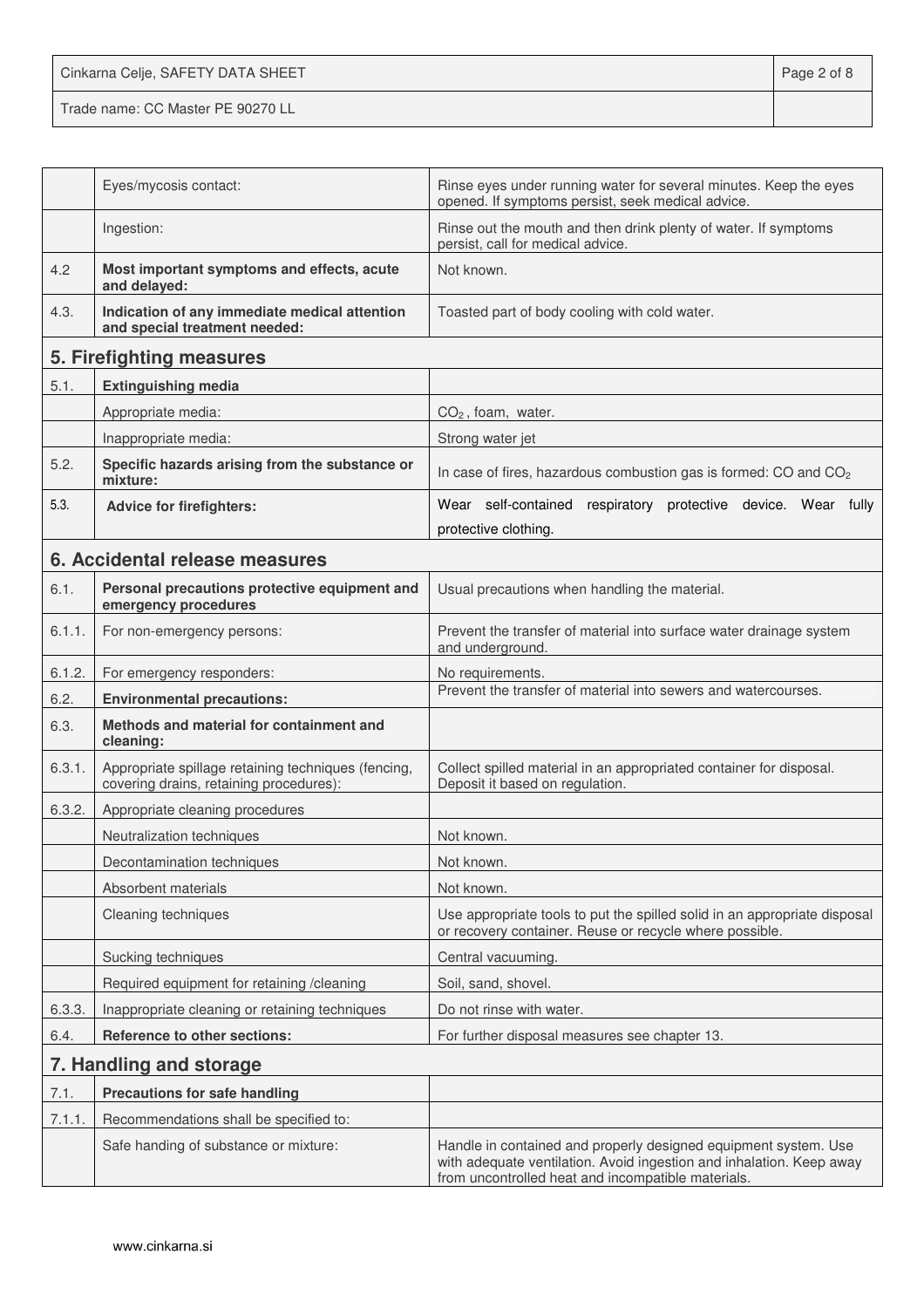| Cinkarna Celje, SAFETY DATA SHEET | Page 3 of 8 |
|-----------------------------------|-------------|
| Trade name: CC Master PE 90270 LL |             |

|        | Prevent handling of incompatible substances or<br>mixtures:                                                         | Lay attention to the warnings on the label.                                                                                                                                                      |
|--------|---------------------------------------------------------------------------------------------------------------------|--------------------------------------------------------------------------------------------------------------------------------------------------------------------------------------------------|
|        | Reduce the release of the substance or mixture to<br>the environment:                                               | Packaging should be tightly closed and upright to prevent leakage.                                                                                                                               |
| 7.1.2. | General working hygiene (prohibited eating,<br>drinking and smoking within working area; washing<br>hands $\dots$ ) | Immediately remove any clothing soiled by the product. Avoid contact<br>with skin and eyes. During processing and handling of the product,<br>don't eat and drink. Avoid inhalation of dust.     |
| 7.2.   | Conditions for safe storage, including any<br>incompatibilities                                                     |                                                                                                                                                                                                  |
|        | Management of risk associated with:                                                                                 | Ground all material handling and transfer equipment to dissipate built-<br>up of static electricity.                                                                                             |
|        | - explosive atmospheres:                                                                                            | Every effort should be made to prevent the accumulation of powders<br>or fine dusts around material handling systems. ŽAccumulated<br>powders or fine dusts may form explosive air-dust mixture. |
|        | - corrosive substances:                                                                                             | Keep away from food, drink and the strong oxidizers.                                                                                                                                             |
|        | - incompatible substances or mixtures:                                                                              | The premises must be adequately ventilated.                                                                                                                                                      |
|        | - evaporation substances:                                                                                           | Keep from sources of ignition, heat and open flame.                                                                                                                                              |
|        | - potential ignition sources:                                                                                       | Precautions against electrostatic electricity, the use of grounded<br>equipment.                                                                                                                 |
|        | How to control the effects of                                                                                       |                                                                                                                                                                                                  |
|        | - weather conditions:                                                                                               | Store in a dry place.                                                                                                                                                                            |
|        | - ambient pressure:                                                                                                 | There are no requirements.                                                                                                                                                                       |
|        | - temperature:                                                                                                      | Do not store above 25 °C.                                                                                                                                                                        |
|        | - sunlight:                                                                                                         | Keep away from heat and direct sunlight.                                                                                                                                                         |
|        | - humidity:                                                                                                         | Store the product in dry and cold place. Keep away from heat, direct<br>sunlight and moisture. Keep in well-closed packaging.                                                                    |
|        | - vibrations:                                                                                                       | There are no requirements.                                                                                                                                                                       |
|        | Securing integrity of substance or mixture by use<br>of:                                                            |                                                                                                                                                                                                  |
|        | - stabilisers:                                                                                                      | There are no requirements.                                                                                                                                                                       |
|        | - antioxidants:                                                                                                     | There are no requirements.                                                                                                                                                                       |
|        | Other advice including:                                                                                             |                                                                                                                                                                                                  |
|        | - ventilation requirements;                                                                                         | Facilities must be adequately ventilated.                                                                                                                                                        |
|        | - specific designs for storage rooms or vessels<br>(including retention walls and ventilation):                     | No special measures required.                                                                                                                                                                    |
|        | - quantity limitations regarding storage conditions:                                                                | No special measures required.                                                                                                                                                                    |
|        | - packaging compatibility:                                                                                          | No special measures required.                                                                                                                                                                    |
| 7.3.   | Specific end use(s):                                                                                                | Colouring of polyethylene products.                                                                                                                                                              |
|        | 8. Exposure control/ personal protection                                                                            |                                                                                                                                                                                                  |
| 8.1.   | <b>Control parameters</b>                                                                                           |                                                                                                                                                                                                  |
| 8.1.1. | Limit values (MV):                                                                                                  |                                                                                                                                                                                                  |
|        | <b>DNEL</b>                                                                                                         | Titanium dioxide: 10 mg/m <sup>3</sup>                                                                                                                                                           |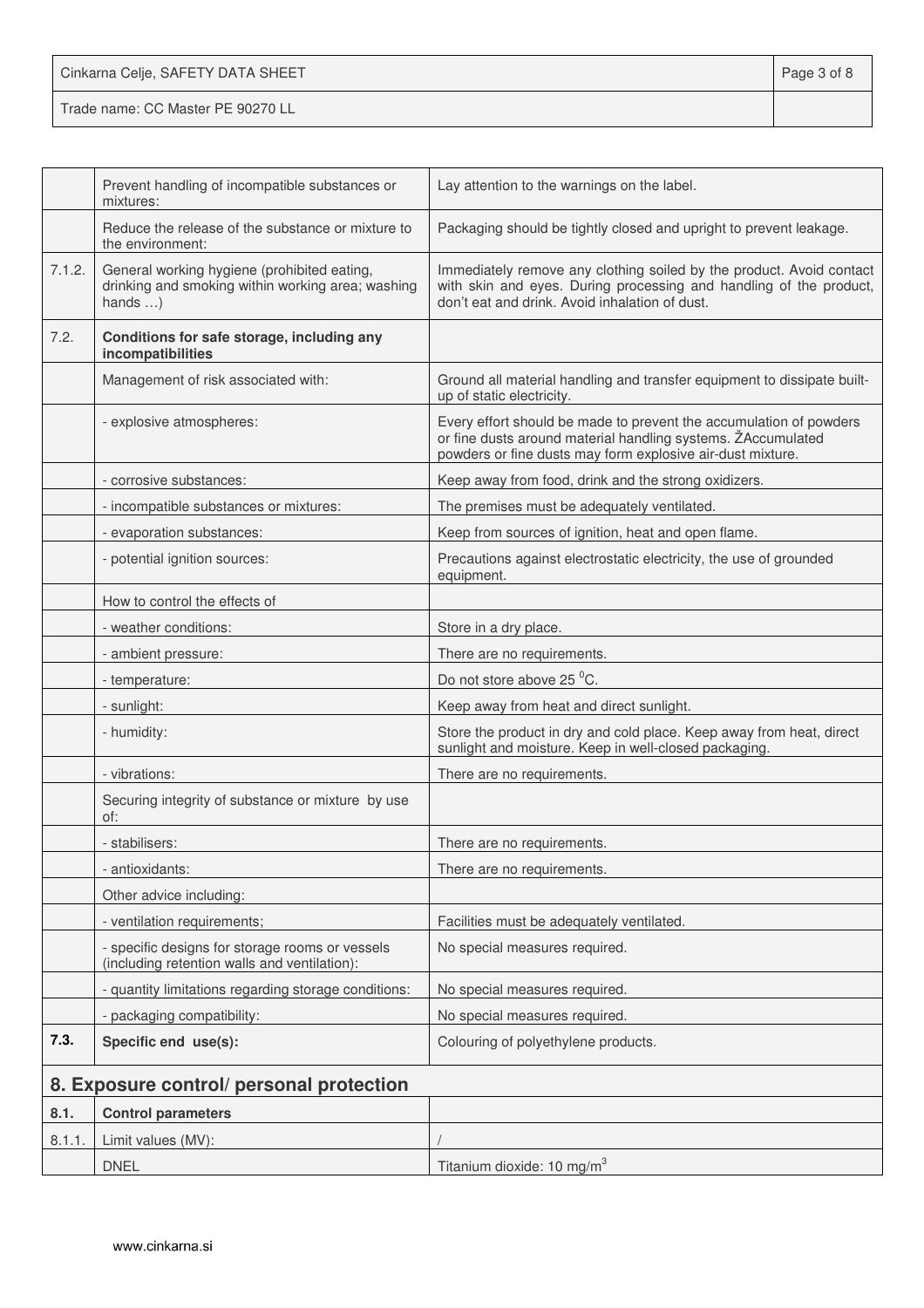Cinkarna Celje, SAFETY DATA SHEET **Page 4 of 8** 

Trade name: CC Master PE 90270 LL

|        | <b>PNEC</b>                                               | Titanium dioxide:                                                                                                                                                                                                                                                                                                                                                                                                                                                                   |  |  |
|--------|-----------------------------------------------------------|-------------------------------------------------------------------------------------------------------------------------------------------------------------------------------------------------------------------------------------------------------------------------------------------------------------------------------------------------------------------------------------------------------------------------------------------------------------------------------------|--|--|
|        |                                                           | Freshwater: $> 0,127$ mg/l                                                                                                                                                                                                                                                                                                                                                                                                                                                          |  |  |
|        |                                                           | Freshwater deposits: > 1000 mg/kg                                                                                                                                                                                                                                                                                                                                                                                                                                                   |  |  |
|        |                                                           | Sea water: $> 0,62$ mg/l                                                                                                                                                                                                                                                                                                                                                                                                                                                            |  |  |
|        |                                                           | Sea water deposits: > 100 mg/kg                                                                                                                                                                                                                                                                                                                                                                                                                                                     |  |  |
|        |                                                           | Soil: > 100 mg/kg                                                                                                                                                                                                                                                                                                                                                                                                                                                                   |  |  |
|        |                                                           | Wastewater treatment plant: > 100 mg/kg                                                                                                                                                                                                                                                                                                                                                                                                                                             |  |  |
| 8.2.   | <b>Exposure control</b>                                   |                                                                                                                                                                                                                                                                                                                                                                                                                                                                                     |  |  |
| 8.2.1. | Appropriate engineering controls:                         | Ventilation on the work place.                                                                                                                                                                                                                                                                                                                                                                                                                                                      |  |  |
| 8.2.2. | Personal protective equipment:                            |                                                                                                                                                                                                                                                                                                                                                                                                                                                                                     |  |  |
|        | - respiratory protection:                                 | If engineering controls and ventilation are not sufficient to prevent<br>built-up of aerosols, vapours or dusts, appropriate NIOSH approved<br>air-purifying respirators or self-contained breathing apparatus<br>appropriate for exposure potential should be used. Air-supplied<br>breathing apparatus must be used when oxygen concentrations are<br>low or if airborne concentrations exceed the limits of the air-purifyng<br>respirators. Dust musk, SIST EN 143:2001/AC:2005 |  |  |
|        | - skin protection:                                        | Protective clothing, SIST EN ISO 13688:2013                                                                                                                                                                                                                                                                                                                                                                                                                                         |  |  |
|        | - hand protection:                                        | Wear thermal insulating gloves whenever molten material is present.<br>SIST EN 374-3:2003/AC:2006.                                                                                                                                                                                                                                                                                                                                                                                  |  |  |
|        | - eye/face protection:                                    | Safety goggles, SIST EN 166:2002                                                                                                                                                                                                                                                                                                                                                                                                                                                    |  |  |
|        | - heat radiation protection:                              | Gloves, SIST EN 407:2004                                                                                                                                                                                                                                                                                                                                                                                                                                                            |  |  |
|        | Other:                                                    | Before eating, drinking, or smoking, wash face and hands thoroughly<br>with soap and water.                                                                                                                                                                                                                                                                                                                                                                                         |  |  |
| 8.2.3. | Environment exposure control:                             | Do not allow product to reach ground water, water bodies or sewage<br>system.                                                                                                                                                                                                                                                                                                                                                                                                       |  |  |
|        | 9. Physical and chemical properties                       |                                                                                                                                                                                                                                                                                                                                                                                                                                                                                     |  |  |
| 9.1.   | Information on basic physical and chemical<br>properties: |                                                                                                                                                                                                                                                                                                                                                                                                                                                                                     |  |  |
|        | - appearance                                              | Solid, pellets                                                                                                                                                                                                                                                                                                                                                                                                                                                                      |  |  |
|        | - color                                                   | White                                                                                                                                                                                                                                                                                                                                                                                                                                                                               |  |  |
|        | - odor:                                                   | Odorles                                                                                                                                                                                                                                                                                                                                                                                                                                                                             |  |  |
|        | Upper/lower flammability or explosive limit:              | N.a.                                                                                                                                                                                                                                                                                                                                                                                                                                                                                |  |  |
|        | Relative density:                                         | $1,85 - 1,95$ g/m <sup>3</sup> at 20 <sup>o</sup> C                                                                                                                                                                                                                                                                                                                                                                                                                                 |  |  |
|        | Solubility:                                               | Insoluble in water                                                                                                                                                                                                                                                                                                                                                                                                                                                                  |  |  |
| 9.2.   | <b>Other information:</b>                                 | N.a.                                                                                                                                                                                                                                                                                                                                                                                                                                                                                |  |  |
|        | 10. Stability and reactivity                              |                                                                                                                                                                                                                                                                                                                                                                                                                                                                                     |  |  |
| 10.1.  | <b>Reactivity:</b>                                        | Stable and not reactive.                                                                                                                                                                                                                                                                                                                                                                                                                                                            |  |  |
| 10.2.  | <b>Chemical stability:</b>                                | Under normal conditions the products is stable.                                                                                                                                                                                                                                                                                                                                                                                                                                     |  |  |
| 10.3.  | <b>Possible hazardous reactions:</b>                      | This product is stable under normal use conditions for shock,                                                                                                                                                                                                                                                                                                                                                                                                                       |  |  |
|        |                                                           | vibration, pressure or temperature.                                                                                                                                                                                                                                                                                                                                                                                                                                                 |  |  |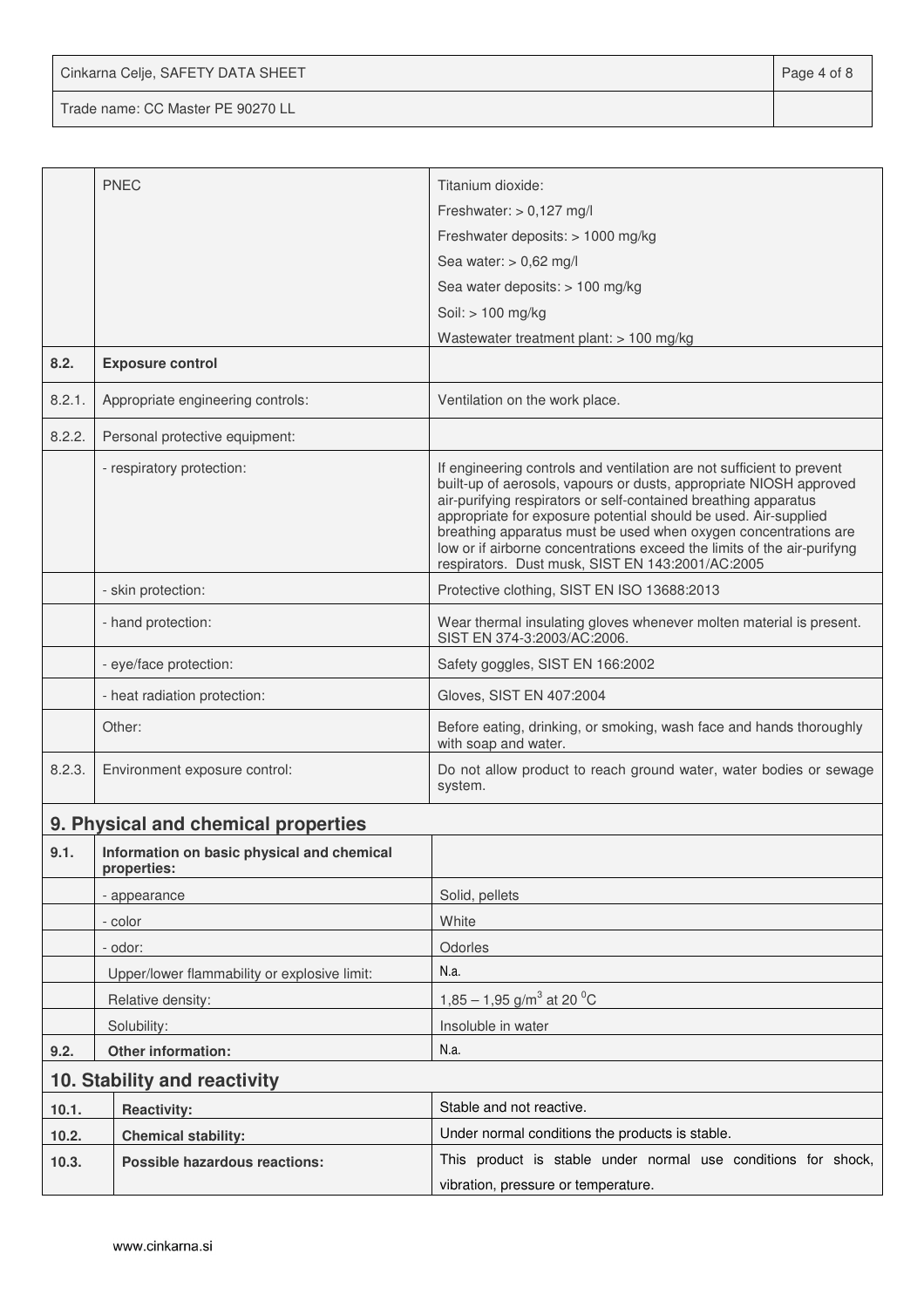Cinkarna Celje, SAFETY DATA SHEET **Page 5 of 8** Trade name: CC Master PE 90270 LL

| 10.4. | <b>Conditions to avoid:</b>              | Avoid contact with flames or sparks. Do not heat temperatures<br>exceeding 350 °C.                                                                                                                                                                                                                                                                                                                                                                                                                                                                                                                                                                                                                                                                    |
|-------|------------------------------------------|-------------------------------------------------------------------------------------------------------------------------------------------------------------------------------------------------------------------------------------------------------------------------------------------------------------------------------------------------------------------------------------------------------------------------------------------------------------------------------------------------------------------------------------------------------------------------------------------------------------------------------------------------------------------------------------------------------------------------------------------------------|
| 10.5. | Incompatible materials:                  | Acid, alkali and oxidants.                                                                                                                                                                                                                                                                                                                                                                                                                                                                                                                                                                                                                                                                                                                            |
| 10.6. | <b>Hazardous decomposition products:</b> | Dust may from an explosive mixture with air, ignited by sparks<br>or source of ignition.                                                                                                                                                                                                                                                                                                                                                                                                                                                                                                                                                                                                                                                              |
|       | 11. Toxicological data                   |                                                                                                                                                                                                                                                                                                                                                                                                                                                                                                                                                                                                                                                                                                                                                       |
| 11.1. | Information on toxicological effects     |                                                                                                                                                                                                                                                                                                                                                                                                                                                                                                                                                                                                                                                                                                                                                       |
|       | - Acute toxicity:                        | Titanium dioxide:<br>Acute oral toxicity: LD 50/rat > 5000 mg/kg<br>Acute oral toxicity by inhalation: LD 50/4h rat > 6,82 mg/l                                                                                                                                                                                                                                                                                                                                                                                                                                                                                                                                                                                                                       |
|       | - skin corrosion/irritation:             | N.a.                                                                                                                                                                                                                                                                                                                                                                                                                                                                                                                                                                                                                                                                                                                                                  |
|       | - Serious eye damage/irritation:         | N.a.                                                                                                                                                                                                                                                                                                                                                                                                                                                                                                                                                                                                                                                                                                                                                  |
|       | - respiratory or skin sensitisation:     | May cause allergic reaction                                                                                                                                                                                                                                                                                                                                                                                                                                                                                                                                                                                                                                                                                                                           |
|       | - germ cell mutagenicity:                | N.a.                                                                                                                                                                                                                                                                                                                                                                                                                                                                                                                                                                                                                                                                                                                                                  |
|       | - Carcinogenicity:                       | In February 2006 the IARC came to the conclusion that there are not<br>enough evidence that titanium dioxide has carcinogenic effects in<br>humans. However, based on experiments in rats (inhalation), the IARC<br>notes that there is enough proof for carcinogenicity in the studied<br>animals (rats). General conclusion of the IARC is that Titanium<br>dioxide is "possibly carcinogen" to humans (class 2B).<br>This conclusion is based on the IARC rules that require the<br>identification of carcinogenicity be made by confirming the results<br>regarding the formation of tumours and performing two or more<br>independent researches in one living species in different laboratories<br>or on separate occasions by various methods. |
|       | - Toxicity for reproduction:             | It is not toxic for reproduction.                                                                                                                                                                                                                                                                                                                                                                                                                                                                                                                                                                                                                                                                                                                     |
|       | - STOT - single exposure:                | N.a.                                                                                                                                                                                                                                                                                                                                                                                                                                                                                                                                                                                                                                                                                                                                                  |
|       | - STOT - repeated exposure:              | N.a.                                                                                                                                                                                                                                                                                                                                                                                                                                                                                                                                                                                                                                                                                                                                                  |
|       | - Inhalation hazards:                    | N.a.                                                                                                                                                                                                                                                                                                                                                                                                                                                                                                                                                                                                                                                                                                                                                  |
|       | 12. Ecological information               |                                                                                                                                                                                                                                                                                                                                                                                                                                                                                                                                                                                                                                                                                                                                                       |
| 12.1. | <b>Toxicity:</b>                         | Titanium dioxide:<br>Toxicity for fish:<br>LC <sub>50</sub> / 96 h / Pimephales promelas (fathead minnow): > 1000 mg/l<br>Toxicity for aquatic organisms:<br>EC <sub>50</sub> / 72 h / Pseudokirchneriella subcapitata (green algae): 61 mg/l<br>Toxicity for aquatic invertebrates:<br>EC <sub>50</sub> / 48 h / Daphnia magna (water flea): > 1000 mg/l                                                                                                                                                                                                                                                                                                                                                                                             |
| 12.2. | Persistence and degradability:           | The product is bio non-degradable and insoluble in water.                                                                                                                                                                                                                                                                                                                                                                                                                                                                                                                                                                                                                                                                                             |
| 12.3. | <b>Accumulation in organisms:</b>        | The product does not accumulate in organisms.                                                                                                                                                                                                                                                                                                                                                                                                                                                                                                                                                                                                                                                                                                         |
| 12.4. | <b>Mobility in soil:</b>                 | N.a.                                                                                                                                                                                                                                                                                                                                                                                                                                                                                                                                                                                                                                                                                                                                                  |
| 12.5. | PBT and vPvB assessment results:         | Unclassified substance PBT/ Unclassified substance vPvB.                                                                                                                                                                                                                                                                                                                                                                                                                                                                                                                                                                                                                                                                                              |
| 12.6. | <b>Other adversative effects:</b>        | Do not allow product to reach ground water, water bodies or sewage<br>system.                                                                                                                                                                                                                                                                                                                                                                                                                                                                                                                                                                                                                                                                         |
|       | 13. Disposal considerations              |                                                                                                                                                                                                                                                                                                                                                                                                                                                                                                                                                                                                                                                                                                                                                       |
| 13.1. | <b>Waste treatment methods:</b>          | Remove in accordance with local regulations<br>Classification No. 07 02 13waste plastic                                                                                                                                                                                                                                                                                                                                                                                                                                                                                                                                                                                                                                                               |
|       |                                          |                                                                                                                                                                                                                                                                                                                                                                                                                                                                                                                                                                                                                                                                                                                                                       |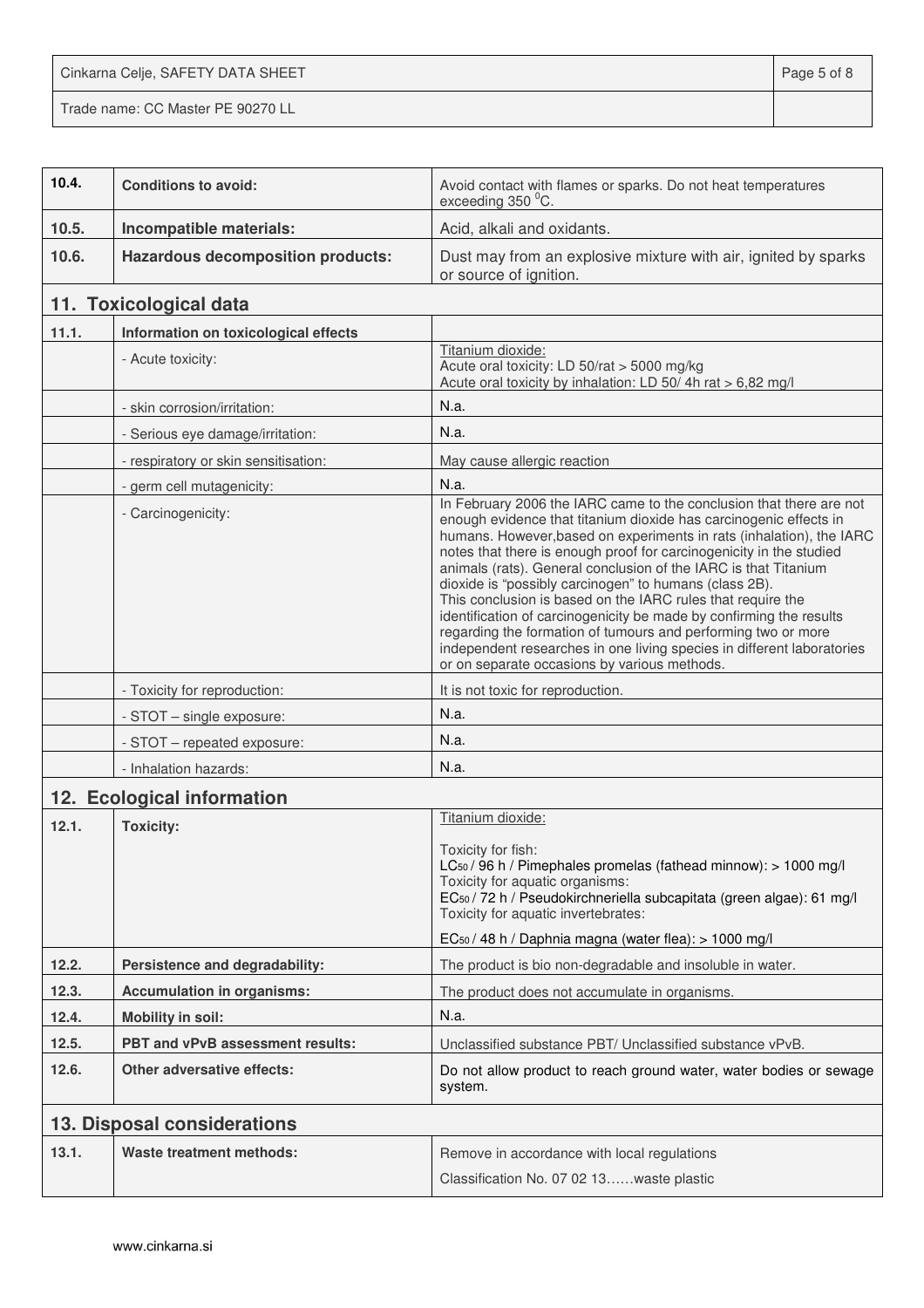Cinkarna Celje, SAFETY DATA SHEET **Page 6 of 8** and 2011 12 and 2012 12 and 2012 12 and 2012 12 and 2012 12 and 201 Trade name: CC Master PE 90270 LL

|        | 14. Transport information                                                                                                                                                                                  |                                                                                                                                                                                                                                                                         |
|--------|------------------------------------------------------------------------------------------------------------------------------------------------------------------------------------------------------------|-------------------------------------------------------------------------------------------------------------------------------------------------------------------------------------------------------------------------------------------------------------------------|
|        | ADR, RID, AND, IMDG, ICAO-TI/IATA-DGR                                                                                                                                                                      |                                                                                                                                                                                                                                                                         |
| 14.1.  | <b>UN</b> number:                                                                                                                                                                                          |                                                                                                                                                                                                                                                                         |
| 14.2.  | UN proper shipping (technical name if<br>required):                                                                                                                                                        |                                                                                                                                                                                                                                                                         |
| 14.3   | <b>Transport hazard class:</b>                                                                                                                                                                             |                                                                                                                                                                                                                                                                         |
| 14.4.  | Packaging group:                                                                                                                                                                                           |                                                                                                                                                                                                                                                                         |
| 14.5.  | <b>Hazard to environment:</b>                                                                                                                                                                              |                                                                                                                                                                                                                                                                         |
| 14.6.  | <b>Special precautions for user:</b>                                                                                                                                                                       |                                                                                                                                                                                                                                                                         |
| 14.7.  | Bulk transport by MARPOL 73/78 Annex II<br>and IBC Code:                                                                                                                                                   |                                                                                                                                                                                                                                                                         |
| 14.8.  | Tunnel code:                                                                                                                                                                                               |                                                                                                                                                                                                                                                                         |
| 14.9.  | <b>Classification code:</b>                                                                                                                                                                                |                                                                                                                                                                                                                                                                         |
| 14.10. | <b>Hazard label:</b>                                                                                                                                                                                       |                                                                                                                                                                                                                                                                         |
| 15.    | <b>Regulatory information</b>                                                                                                                                                                              |                                                                                                                                                                                                                                                                         |
| 15.1.  | Rules and regulations regarding health,<br>safety, and environmental hazard specific to<br>the substance or mixture:                                                                                       | Law of chemicals and regulation of classification, packaging and<br>labelling of hazard material and preparation.                                                                                                                                                       |
| 15.2.  | <b>Chemical safety assessment:</b>                                                                                                                                                                         | Chemical safety assessment was not made.                                                                                                                                                                                                                                |
|        | 16. Other information                                                                                                                                                                                      |                                                                                                                                                                                                                                                                         |
|        | Amendments made in the revised edition:                                                                                                                                                                    |                                                                                                                                                                                                                                                                         |
|        | List of relevant R phrases, hazard statements,<br>safety phrases and/or precautionary statements.<br>Write out the full text of any statement which are<br>not written out in full under Sections 2 to 15: |                                                                                                                                                                                                                                                                         |
|        | Training of personnel:                                                                                                                                                                                     | In accordance with technical instruction.                                                                                                                                                                                                                               |
|        | Sources:                                                                                                                                                                                                   | The data given here are based on current knowledge and experience.<br>The purpose of this Material Safety Data Sheet is to describe the<br>product in terms of its safety requirements. The data do not signify<br>any warranty with regard to the products properties. |
|        |                                                                                                                                                                                                            | Chemicals Act (Zkem-UPB1) Official Gazette of RS No.<br>110/2003, as amended (Official Gazette of RS, No. 16/2008 9/<br>$2011$ ).                                                                                                                                       |
|        |                                                                                                                                                                                                            | Act on occupational safety and health (ZVZD-1) Official Gazette<br>$\bullet$<br>of RS, No. 43/2011.                                                                                                                                                                     |
|        |                                                                                                                                                                                                            | Rules on the protection of workers from risks related to chemical<br>agents at work (Official Gazette of RS, No. 100/2001, as<br>amended (Official Gazette of RS, No. 39/2005, 53/2007,<br>$102/2010$ ).                                                                |
|        |                                                                                                                                                                                                            | Regulation on the classification, packaging and labeling of<br>dangerous preparations (Official Gazette of RS No. 67/2005, as<br>amended (Official Gazette of RS, no. 137/2006, 70/2008 and<br>88/2008, 126/2008, 81/2009).                                             |
|        |                                                                                                                                                                                                            | Rules on reporting (Official Gazette of RS, No. 35/2011), as                                                                                                                                                                                                            |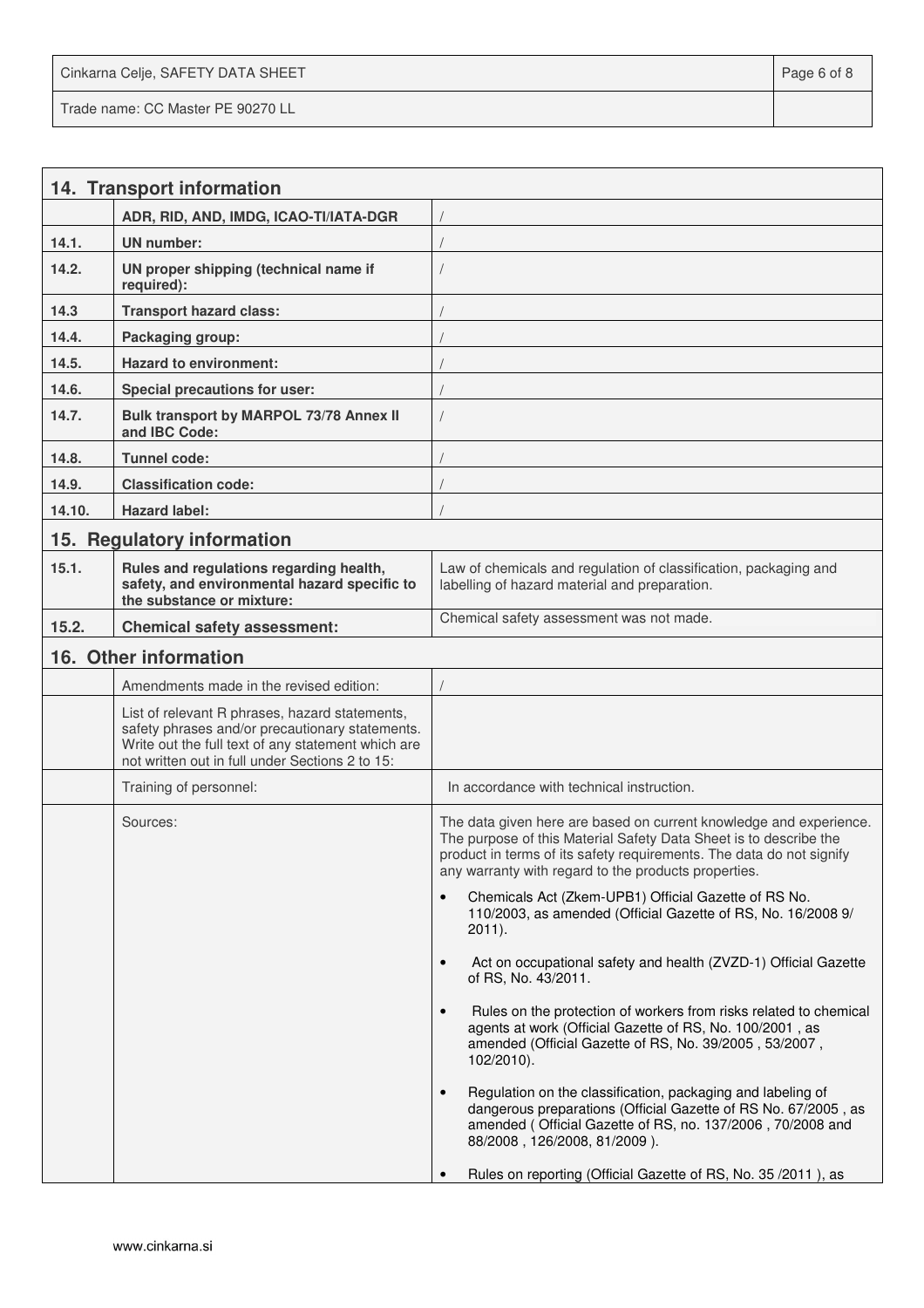| Cinkarna Celje, SAFETY DATA SHEET | Page 7 of 8 |
|-----------------------------------|-------------|
| Trade name: CC Master PE 90270 LL |             |

|  |                                              |                        | amended (Official Gazette RS, No. 49/2013).                                                                                                                                                                                                                                                                                                                                                                                                                                                                                                                                                                                                                                                                                                                                                                                                                                                          |
|--|----------------------------------------------|------------------------|------------------------------------------------------------------------------------------------------------------------------------------------------------------------------------------------------------------------------------------------------------------------------------------------------------------------------------------------------------------------------------------------------------------------------------------------------------------------------------------------------------------------------------------------------------------------------------------------------------------------------------------------------------------------------------------------------------------------------------------------------------------------------------------------------------------------------------------------------------------------------------------------------|
|  |                                              | $\bullet$              | Regulation on the management of packaging and packaging<br>waste (Official Gazette RS, no. 84/2006).                                                                                                                                                                                                                                                                                                                                                                                                                                                                                                                                                                                                                                                                                                                                                                                                 |
|  |                                              | $\bullet$<br>34/2008). | Ordinance on Waste Management (Official Gazette of RS, No.                                                                                                                                                                                                                                                                                                                                                                                                                                                                                                                                                                                                                                                                                                                                                                                                                                           |
|  |                                              | $\bullet$<br>$\bullet$ | Regulation (EC) no. 1907/2006 of the European Parliament and<br>of the Council concerning the Registration, Evaluation,<br>Authorisation and Restriction of Chemicals (REACH),<br>establishing a European Chemicals Agency, amending Directive<br>1999/45/EC and repealing Council Regulation (EEC) No. 793/93<br>and Commission Regulation (EC) no. 1488/94 and Council<br>Directive 76/769/EEC and Commission Directives 91/155/EEC,<br>93/67/EEC, 93/105/EEC and 2000/21/EC, as amended (OJ EU<br>No. 453 /2010, 348/2013).<br>Regulation (EC) no. 1272/2008 of the European Parliament and<br>of the Council on classification, labeling and packaging of<br>substances and mixtures, amending and repealing Directives<br>67/548/EEC, 1999/45 / EC and amending Regulation (EC) no.<br>1907/2006, as amended (Official Gazette of RS, No. 790/2009<br>286/2011, 618/2012, 0487/2013, 758/2013). |
|  |                                              | $\bullet$              | Publication of titles and references of harmonised standards<br>under Union harmonisation legislation (2013/C 186/01).                                                                                                                                                                                                                                                                                                                                                                                                                                                                                                                                                                                                                                                                                                                                                                               |
|  | A key or legend to abbreviation and acronyms | ADI-                   | Acceptable Daily Intake                                                                                                                                                                                                                                                                                                                                                                                                                                                                                                                                                                                                                                                                                                                                                                                                                                                                              |
|  | used in the safety data sheet:               | ADN -                  | European Agreement concerning the International                                                                                                                                                                                                                                                                                                                                                                                                                                                                                                                                                                                                                                                                                                                                                                                                                                                      |
|  |                                              |                        | Carriage of Dangerous Goods by Inland Waterways                                                                                                                                                                                                                                                                                                                                                                                                                                                                                                                                                                                                                                                                                                                                                                                                                                                      |
|  |                                              | CLP-                   | Regulation (EC) No 1272/2008 on classification,                                                                                                                                                                                                                                                                                                                                                                                                                                                                                                                                                                                                                                                                                                                                                                                                                                                      |
|  |                                              |                        | packaging and labelling of substances and mixtures                                                                                                                                                                                                                                                                                                                                                                                                                                                                                                                                                                                                                                                                                                                                                                                                                                                   |
|  |                                              | PNEC -                 | <b>Predicted No Effect Concentration</b>                                                                                                                                                                                                                                                                                                                                                                                                                                                                                                                                                                                                                                                                                                                                                                                                                                                             |
|  |                                              | DNEL -                 | Derived No Effect Level                                                                                                                                                                                                                                                                                                                                                                                                                                                                                                                                                                                                                                                                                                                                                                                                                                                                              |
|  |                                              | STOT-                  | Specific target organ toxicity                                                                                                                                                                                                                                                                                                                                                                                                                                                                                                                                                                                                                                                                                                                                                                                                                                                                       |
|  |                                              | ADR -                  | European Agreement concerning the International                                                                                                                                                                                                                                                                                                                                                                                                                                                                                                                                                                                                                                                                                                                                                                                                                                                      |
|  |                                              |                        | Carriage of Dangerous Goods by Road                                                                                                                                                                                                                                                                                                                                                                                                                                                                                                                                                                                                                                                                                                                                                                                                                                                                  |
|  |                                              | CAS -                  | <b>Chemical Abstract Services</b>                                                                                                                                                                                                                                                                                                                                                                                                                                                                                                                                                                                                                                                                                                                                                                                                                                                                    |
|  |                                              | EINECS -               | European Inventory of Existing Commercial Chemical                                                                                                                                                                                                                                                                                                                                                                                                                                                                                                                                                                                                                                                                                                                                                                                                                                                   |
|  |                                              | GHS-                   | Substances<br>Globally Harmonised System of Classification and<br>Labelling of Chemicals                                                                                                                                                                                                                                                                                                                                                                                                                                                                                                                                                                                                                                                                                                                                                                                                             |
|  |                                              | REACH-                 | Registration, Evaluation, Authorisation and Restriction of                                                                                                                                                                                                                                                                                                                                                                                                                                                                                                                                                                                                                                                                                                                                                                                                                                           |
|  |                                              |                        | Chemicals                                                                                                                                                                                                                                                                                                                                                                                                                                                                                                                                                                                                                                                                                                                                                                                                                                                                                            |
|  |                                              | ICAO-TI -              | International Civil Aviation Organisation - Technical                                                                                                                                                                                                                                                                                                                                                                                                                                                                                                                                                                                                                                                                                                                                                                                                                                                |
|  |                                              |                        | Instructions                                                                                                                                                                                                                                                                                                                                                                                                                                                                                                                                                                                                                                                                                                                                                                                                                                                                                         |
|  |                                              | IMDG -                 | Code International Maritime Dangerous Goods Code                                                                                                                                                                                                                                                                                                                                                                                                                                                                                                                                                                                                                                                                                                                                                                                                                                                     |
|  |                                              | <b>IATA -</b>          | International Air Transport Association                                                                                                                                                                                                                                                                                                                                                                                                                                                                                                                                                                                                                                                                                                                                                                                                                                                              |
|  |                                              | ISO-                   | International Organization For Standardization                                                                                                                                                                                                                                                                                                                                                                                                                                                                                                                                                                                                                                                                                                                                                                                                                                                       |
|  |                                              | AOEL -                 | Acceptable Operator Exposure Level                                                                                                                                                                                                                                                                                                                                                                                                                                                                                                                                                                                                                                                                                                                                                                                                                                                                   |
|  |                                              |                        | NOAEL No - Observed Adverse Effect Level                                                                                                                                                                                                                                                                                                                                                                                                                                                                                                                                                                                                                                                                                                                                                                                                                                                             |